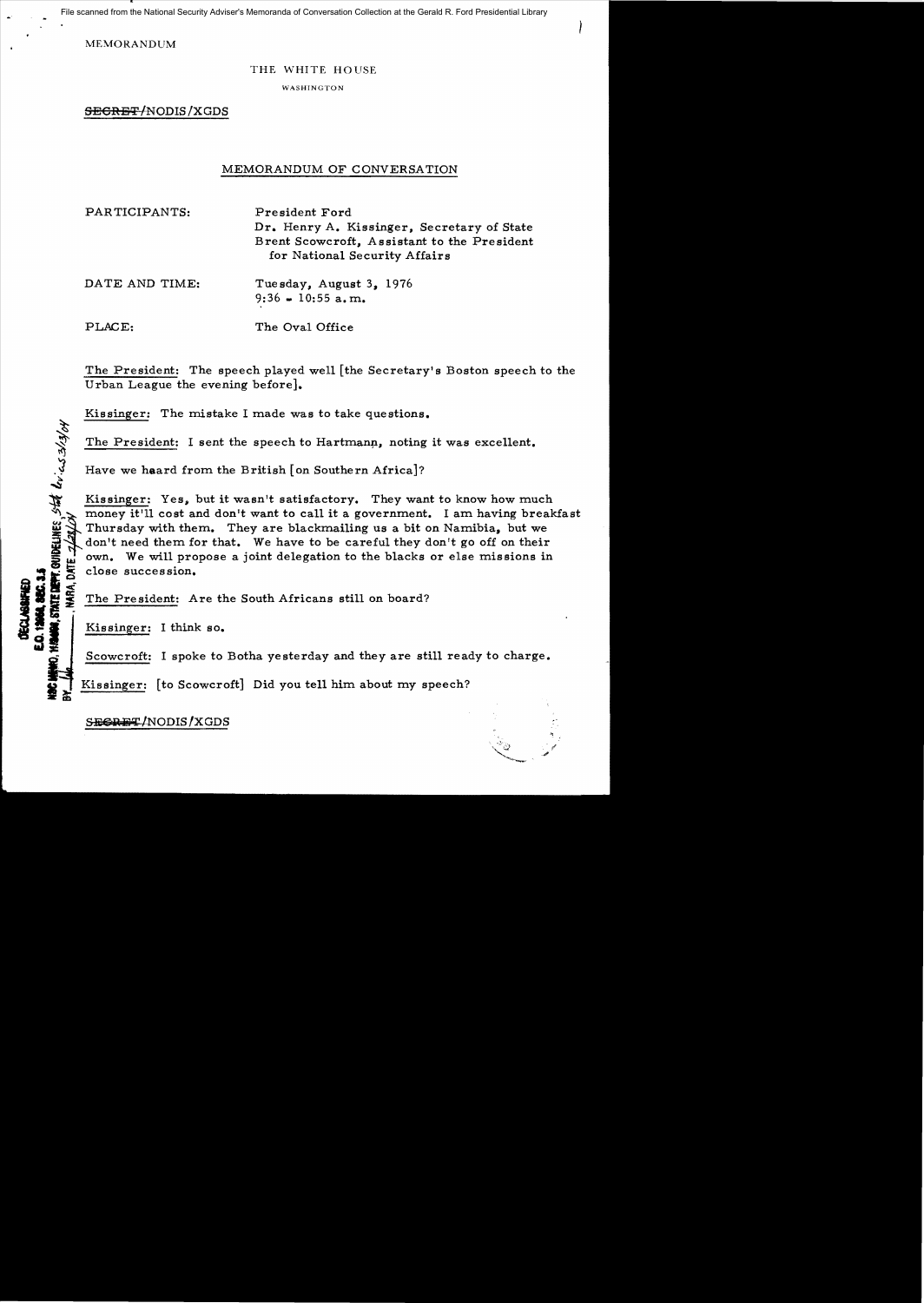# **YECRET**/NODIS/XGDS 2

Scowcroft: Yes. He had already anticipated it.

Kissinger: Have you seen the latest Gallup poll on this?

The Pre sident: No.

Kissinger: I'll send it over.

As you know, I am going to Iran tomorrow. It couldn't be a worse time. Treasury and Defense are going after the Shah. Simon is going around saying the Shah is dangerous and shouldn't have exotic weapons. And Ellsworth and Defense are viciously anti-Iran.

[Described the July 1972 Nixon memo and what really happened.]

The President: I saw in the New York Times that Schlesinger had a man over there.

Kissinger: He was playing his usual game of setting up his own channels of communication.

But it had nothing to do with the policy - - just a screw-up in the Administration.

The Pre sident: The Shah is a good friend. He didn't go along with the embargo. We aren't going to be stampeded by the newspapers.

Kissinger: You can't do anything before November, but between Treasury and DOD they are on a vicious campaign.

The President: I will talk to Don because I think Iran is very important to us.

Kissinger: We are playing with fire. We have thrown away Turkey and now Iran.

There are stories now about China and Taiwan -- Ron should say it's not a large change. They are making public statements that we have heard in private. We are prepared to continue on the path of normalization. We have stated our view. Obviously there are differences remaining. And say no more.

The President: Scott's trip report said we should recognize the PRC if they promise not to use force.

#### <del>SECRET</del>/NODIS/XGDS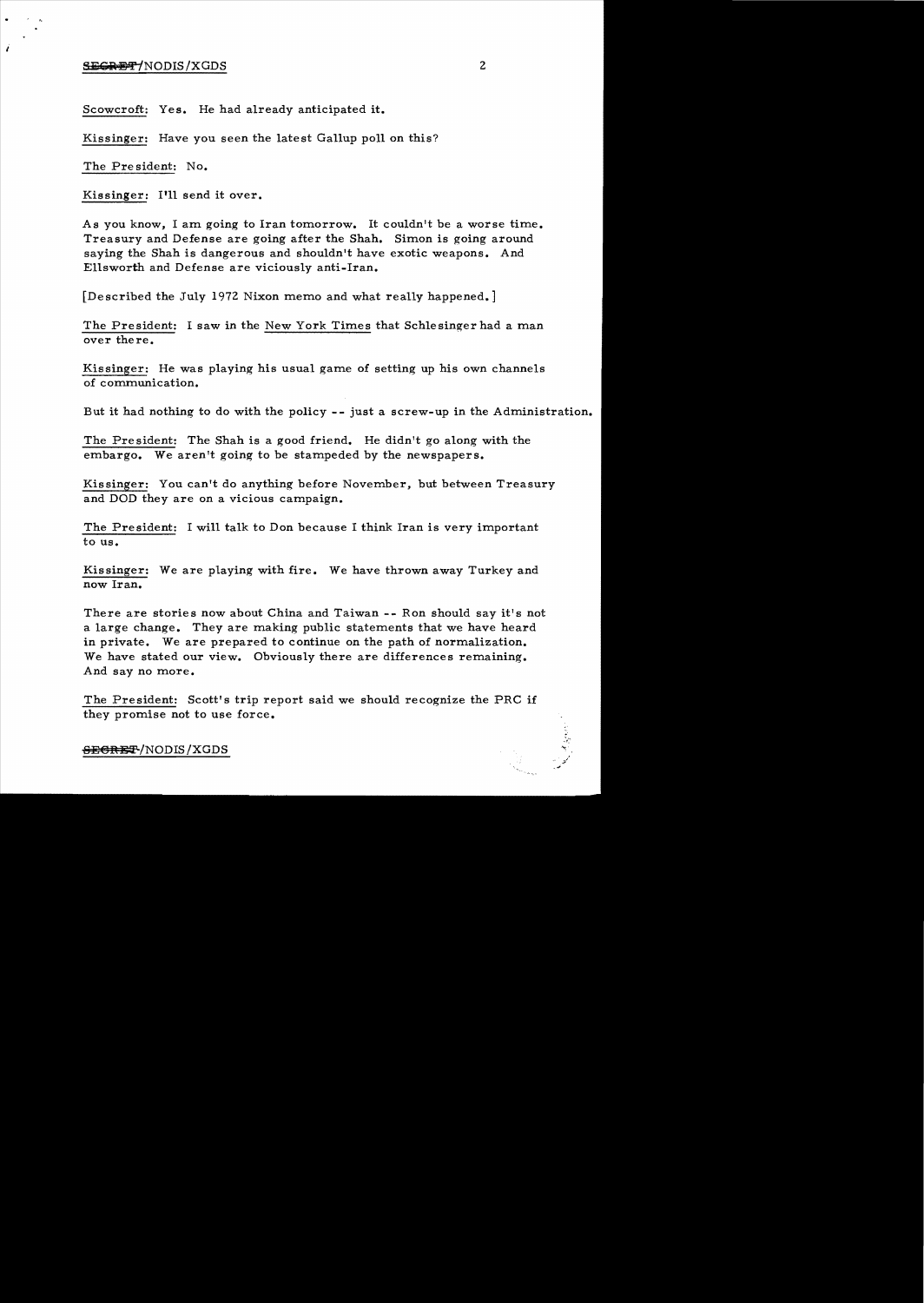## SECRET/NODIS/XGDS 3

 $\sim$ 

Kissinger: If we could have gotten that, we would be home free. If we could just keep the se do-gooders out of it, we could coast along.

Anyway, it will be rough in Iran. But if we get rid of the Shah, we will have a radical regime on our hands.

Anything you say to Kekkonen will go straight to Brezhnev. So you might say how dedicated you are to detente, you want to move on SALT and other things and after the elections you will make a major effort.

The President: Let me tell you what I decided on SALT. I asked Brent for a spread sheet showing the difference between the two options. Then I will get Don over here and ask him to explain the military differences between them.

Kissinger: I spoke to Javits this morning. He can live with any Vice President, though he would prefer a liberal. But he said you should get a foreign policy success **--** like SALT. That is what John Anderson said also.

The President: That is what I think.

Kissinger: I think you can wait until after the Convention, then Gromyko can come here in September and argue with you, then we could wrap it up in October.

The President: Let me have that comparison chart and then I will talk to Don. Then we'll see where we go.

Kissinger: On Sidewinders for the Saudis: I would like to cut them to  $1,000$ until after the elections.

The President: Okay.

Kissinger: CBU's for Israel. We have in essence promised it. The liberals will yell but I guess we have to go ahead.

Scowcroft: The problem is they won't give us guarantees on their use.

Kissinger: On participation of the executive in CSCE Commission. I sent Monroe Leigh up there to be tough. But to our surprise, the Congressional members gave us a lot of sympathy. I think they don't want their hands tied. The real problem is Millicent Fenwick. She is a dear laby, but shewn is a little obtuse. I am not sure how we are going to bring her along.

## SECRET/NODIS/XGDS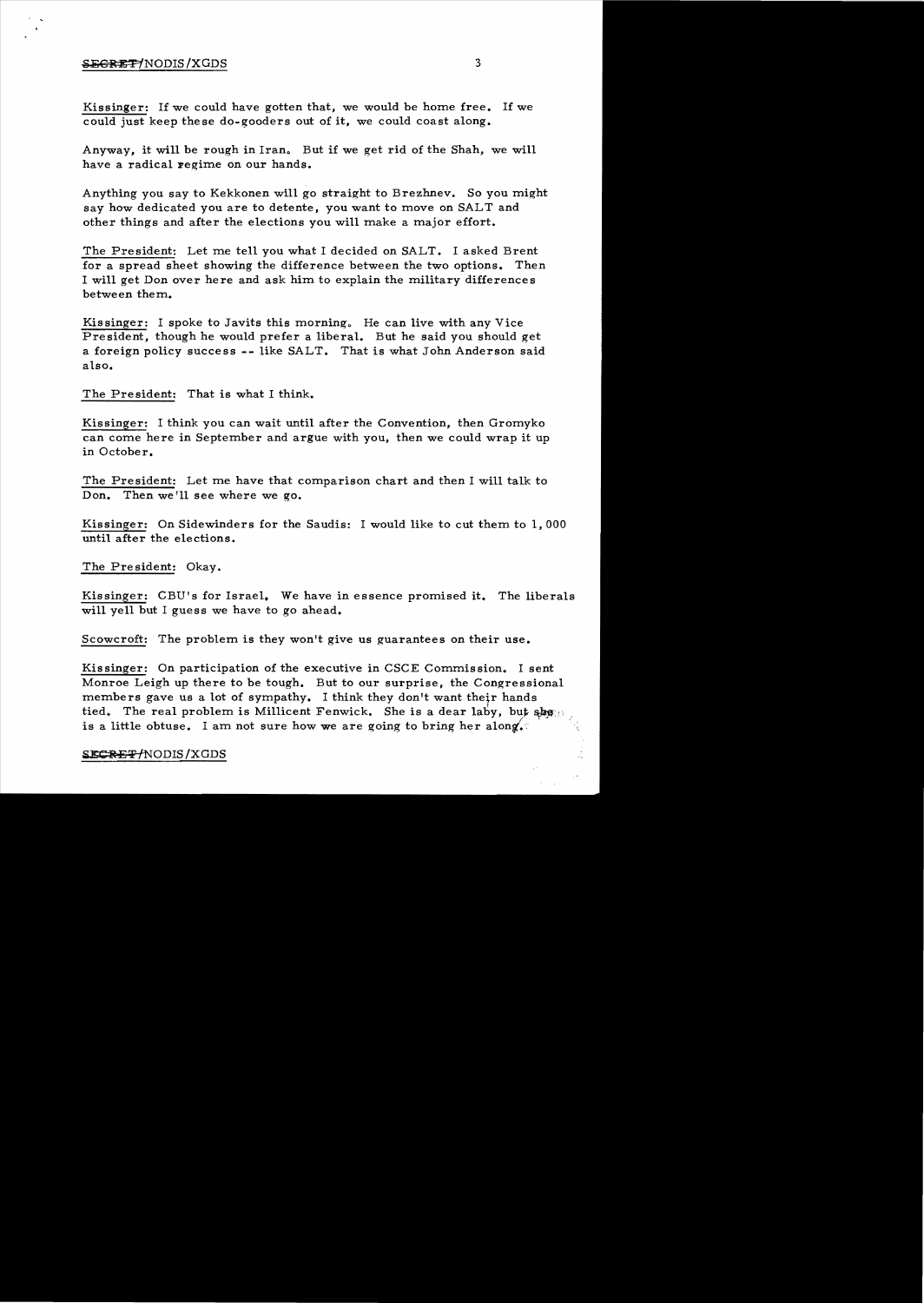$P/K$  $3a_{\gamma}$  ) P. The speech played well The wintothe I unade was to take problem.  $\mathcal{L}_{\mathbb{R}}$ P. Isanta speechts Hartman withing it was excellent. Have en heard from a Butto? K Yes, but it wasn't satis. They creat to know how immed money + don't crowth 'call it agost. We dont care en cetant they called. I live to trembot Thing w/ them. They beachmarting was lit on Unative but wedin't we take for that. Us huit le camp they don't go offer the one. ces inll propose point dedyate the blucks a unifico in los succession. P are 5. Opening still as board  $K$  gtt  $\rightarrow$ S I spoke to hother yesterday & they are still wanty to Charge K Did you tell him and my apart S. yes. He had already outningated it  $P_{\perp}$  /ro. K gel souhant over. as you know, I going to have terminar It couldn't be a circuse time. Tilas x Dif and going. aptin a Shuh. Summe is going around saying c' Shah is donyerous a thought have spertic with Cond Elleworld & Defail neckendy anti-Jean Obscribel à hipois memo + what really brapperd) I Frans in - NyTtt at Schke had a man over there K He was playing his usual game of eithing up.

 $+$ 

**DECLASSIFIED** E.O. 12958, SEC. 3.5 NSC MEMO, 11/24/98, STATE DEPT. GUIDELINES, State le viens 3/13/04 NARA. DATE  $\frac{1}{2}$  /  $\frac{24}{6}$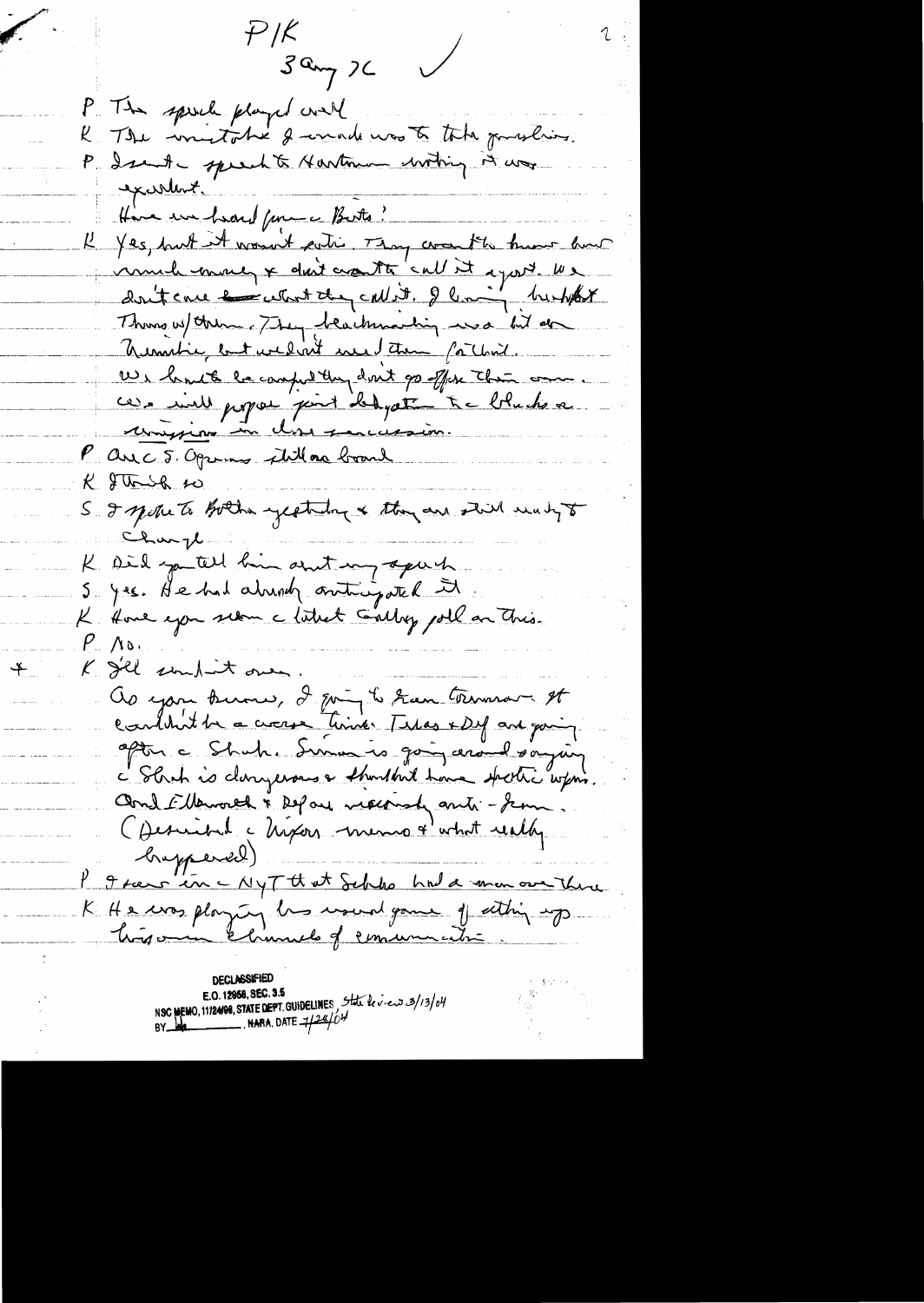otice despairsments abitaines are beau travel in princes But it had writing to do us/c policy - prot a serur eg un adramistration. P Té à Shah is a pour friend. He d'int pa along un R you count les anything before how but but timp. to une duplication est le tous throusance Thurace streits une about Chine & Tannan Roon should sury (See ty of pape). P Scréts top upont cordeux should chang PRC of try provise votte use proc. K fair could have gotten that are would be trene faire. If we cand put hap there are queles out of et aux could crack dury. Ou may, it will be compte in home. But if regional vacant france. Conthing you say to Kirken with your stampt things a difter illutions you will unstanding  $-$ tpat P sit me till you what I directed on Satt district prince pour oues bien a appeller de mil by but Them. K I spoke te parite this vierning. He can hid